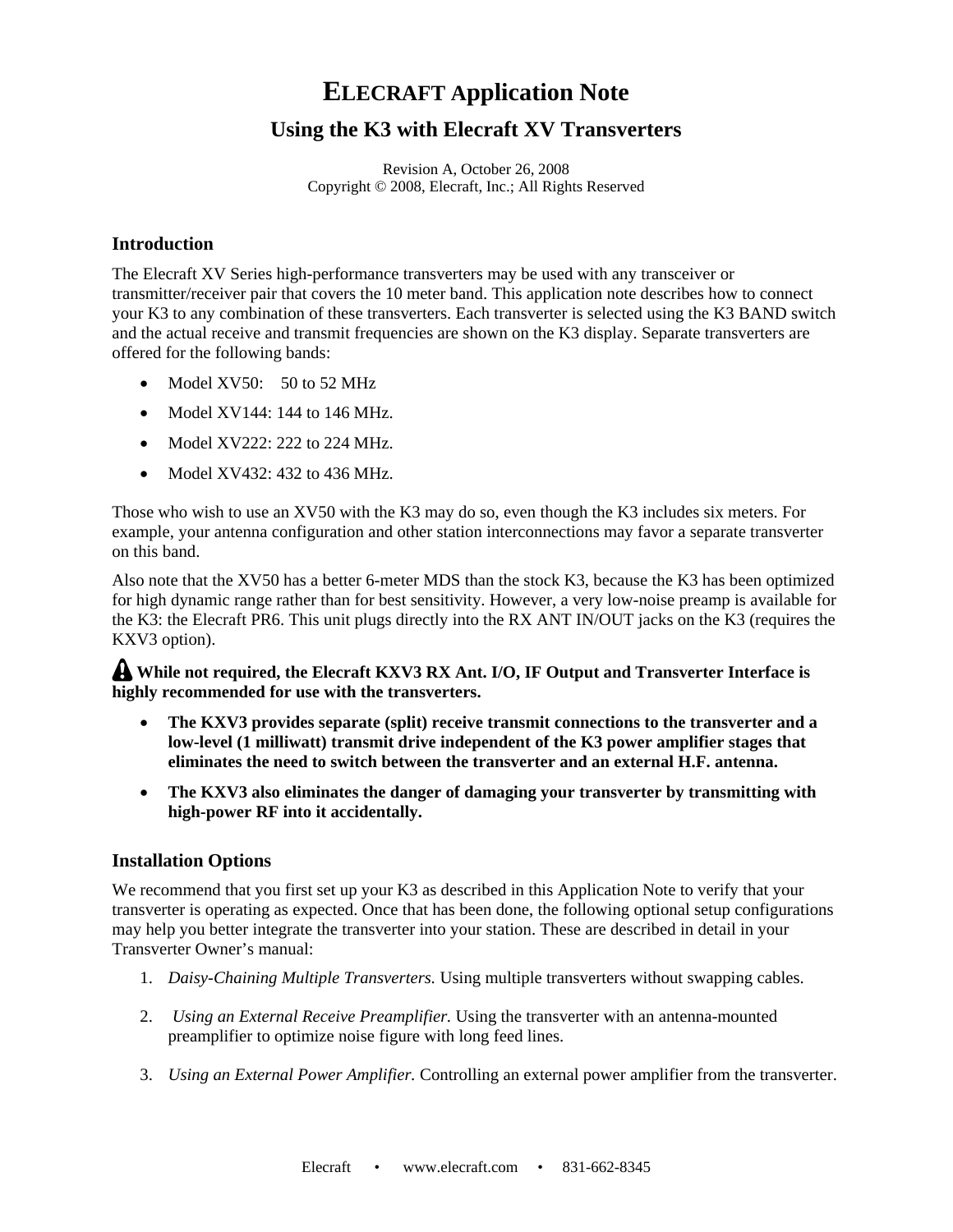### **Elecraft K3 With KXV3 Adapter**

This setup uses the low-level transmit and separate receiver connections provided by the KXV3 Adapter.



**Figure 1. Connecting the Transverter to an Elecraft K3 With a KXV3 Interface.** 

Refer to the *Using Transverters* in your K3 Owner's Manual to configure the K3 for operation with the transverter:

- Note the XVn ADR number you have set up for the transverter.
- Set the maximum output to: *L1.00* (1.00 milliwatts).
- Set *CONFIG:TX INH* to **OFF.**

Refer to the following table and set the DIP switches on the transverter RF PCB for the XVn address you assigned.

|            | <b>DIP SWITCH POSITIONS</b> |            |           |     |  |
|------------|-----------------------------|------------|-----------|-----|--|
| <b>XVn</b> |                             | 2          | 3         |     |  |
|            | ON                          | OFF        | OFF       | OFF |  |
| 2          | OFF                         | ΟN         | OFF       | OFF |  |
| 3          | <b>OFF</b>                  | OFF        | <b>ON</b> | OFF |  |
| 4          | <b>OFF</b>                  | <b>OFF</b> | OFF       | ON  |  |
| 5          | <b>OFF</b>                  | ΟN         | ON        | OFF |  |
| 6          | <b>OFF</b>                  | ON         | OFF       | ON  |  |
|            | <b>OFF</b>                  | <b>OFF</b> | ON        | ΟN  |  |
| 8          | <b>OFF</b>                  | ΟN         | ΟN        | ΟN  |  |

Place 2-pin shorting blocks on the transverter RF PCB jumpers shown below:

\_ JP1: 1-2 \_ JP2: 2-3 \_ JP3: 1-2 \_ JP4: 1-2 \_ JP5: 2-3 \_ JP6: 2-3 \_ JP9: 1-2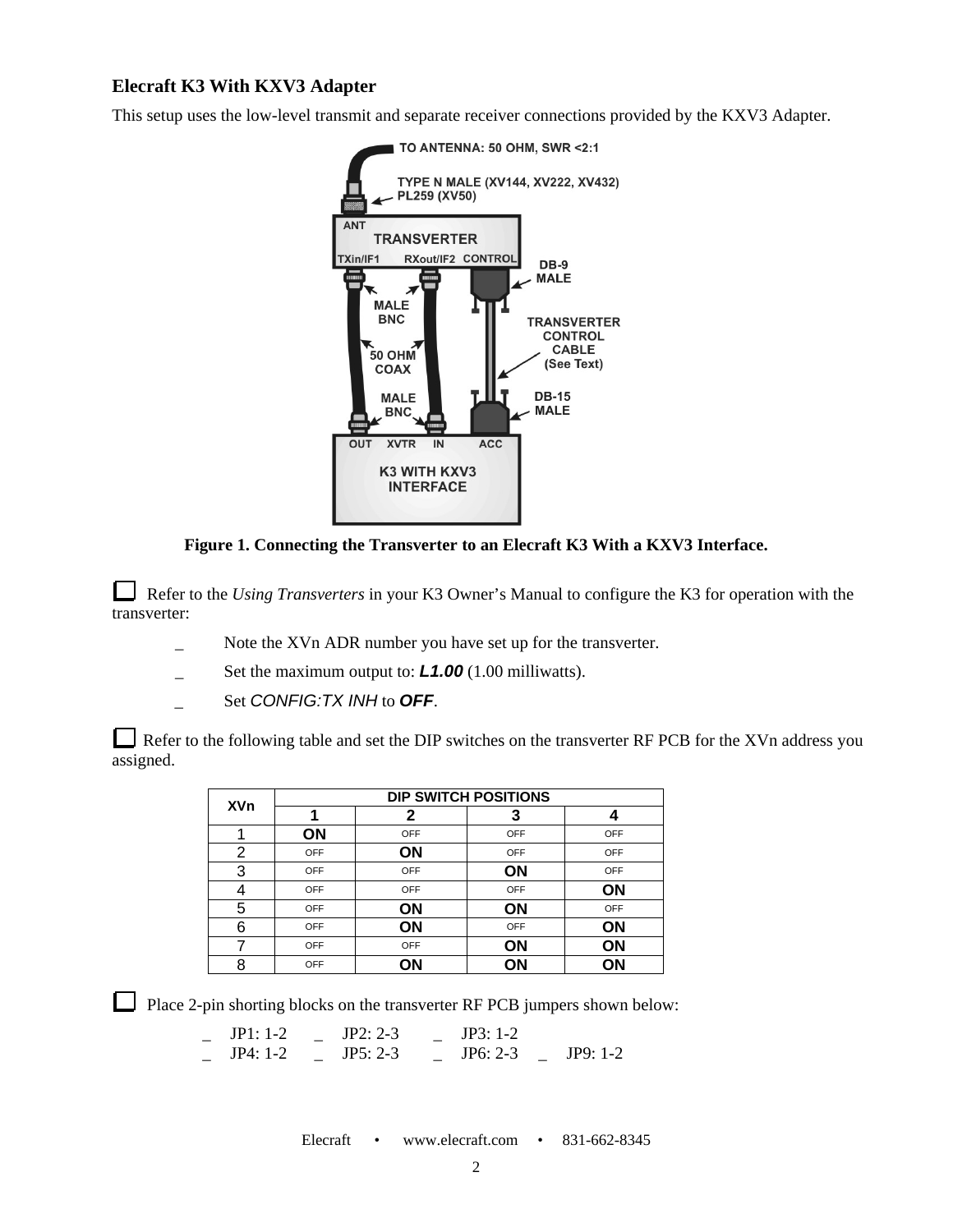Place a shorting block on 2-pin jumper JP8 (near the ON/OFF switch on the transverter RF PCB) and verify that there is no shorting block on JP7.

Locate transverter front panel PCB 2-pin jumper, JP1, at the end of the socket-mounted controller IC. Verify that there is no shorting block on this jumper. (Do not confuse this JP1 with JP1 on the RF PCB.)

 Refer to *Transverter Control Cable* on page 4 to make up a new transverter control cable or to add connections for the transverter to your existing cable.

Connect the cables as shown in Figure 1 on the previous page.

 Connect a 13.8 VDC, 6 ampere power supply to the transverter using a cable equipped with an Anderson Powerpole® connector.

#### **Elecraft K3 With No KXV3 Adapter**

This setup uses the K3's antenna port for both the transmit and receive signal path to the transverter.



**Figure 2. Connecting the Transverter to an Elecraft K3 Without a KXV3 Interface.** 

Refer to the *Using Transverters* in your K3 Owner's Manual to configure the K3 for operation with the transverter:

- Note the XVn ADR number you have set up for the transverter.
- Set the maximum output to: *H5.0* (5 watts).
- Set *CONFIG:TX INH* to *OFF*.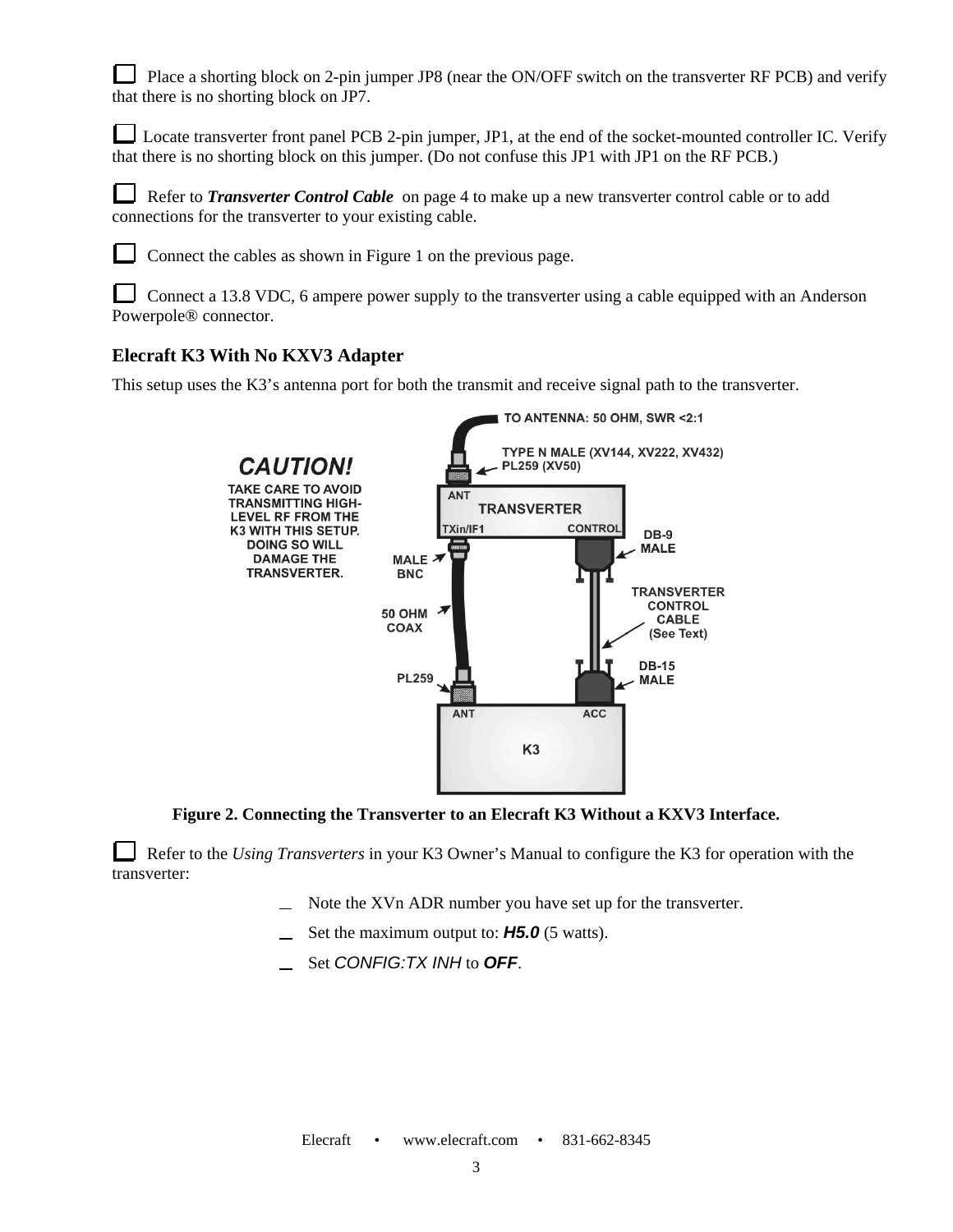Refer to the following table and set the DIP switches on the transverter RF PCB for the XVn number you assigned.

|            | <b>DIP SWITCH POSITIONS</b> |            |           |           |  |
|------------|-----------------------------|------------|-----------|-----------|--|
| <b>XVn</b> |                             | 2          | З         |           |  |
|            | ΟN                          | OFF        | OFF       | OFF       |  |
| 2          | OFF                         | ON         | OFF       | OFF       |  |
| 3          | OFF                         | <b>OFF</b> | <b>ON</b> | OFF       |  |
| 4          | OFF                         | OFF        | OFF       | <b>ON</b> |  |
| 5          | OFF                         | ON         | ON        | OFF       |  |
| 6          | OFF                         | <b>ON</b>  | OFF       | ΟN        |  |
| 7          | OFF                         | OFF        | ON        | ΟN        |  |
| 8          | OFF                         | ΟN         | ON        | ΟN        |  |

Place 2-pin shorting blocks on the transverter RF PCB jumpers shown below:

| $JP1: 2-3$ | $JP4: 2-3$ |            |
|------------|------------|------------|
| $JP2: 1-2$ | $JP5:1-2$  |            |
| $JP3: 2-3$ | $JP6: 1-2$ | $JP9: 1-2$ |

Place a shorting block on 2-pin jumper JP8 (near the ON/OFF switch on the transverter RF PCB) and verify that there is no shorting block on JP7.

Locate the transverter front panel PCB 2-pin jumper, JP1, at the end of the socket-mounted controller IC. Verify that there is no shorting block on this jumper. (Do not confuse this JP1 with JP1 on the RF PCB.)

 Refer to *Transverter Control Cable* on page 4 to make up a new transverter control cable or to add connections for the transverter to your existing Aux I/O cable.

Connect the cables as shown in Figure 2 on the previous page.

Connect a 13.8 VDC, 6 ampere power supply to the transverter using a cable equipped with an Anderson connector

#### **Transverter Control Cable**

Your transverter was supplied with a DB-9 cable connector and a length of multi-conductor wire for making up the transverter control cable. You will need to supply a male DB-15 connector to mate with the ACC connector on the back of your K3. A connector is available from Elecraft. Order Part Number E620161.

Wire your control cable as follows:

Cut a length of the 4-conductor cable to suit the needs of your station layout. Keep the cable length as short as practical. A maximum length of 2' (60 cm) is recommended. Longer lengths may be used, but you may need to supply a more heavily-shielded cable to avoid RF interference.

|  | If you are integrating two or more transverters into the station at this time, cut a length of cable to reach from |
|--|--------------------------------------------------------------------------------------------------------------------|
|  | the first transverter to the next transverter in a daisy-chain arrangement (see Figure 3).                         |

Remove  $1/2$ " (12 mm) of the jacket from the cable at each end. Be very careful not to nick the individual wires.